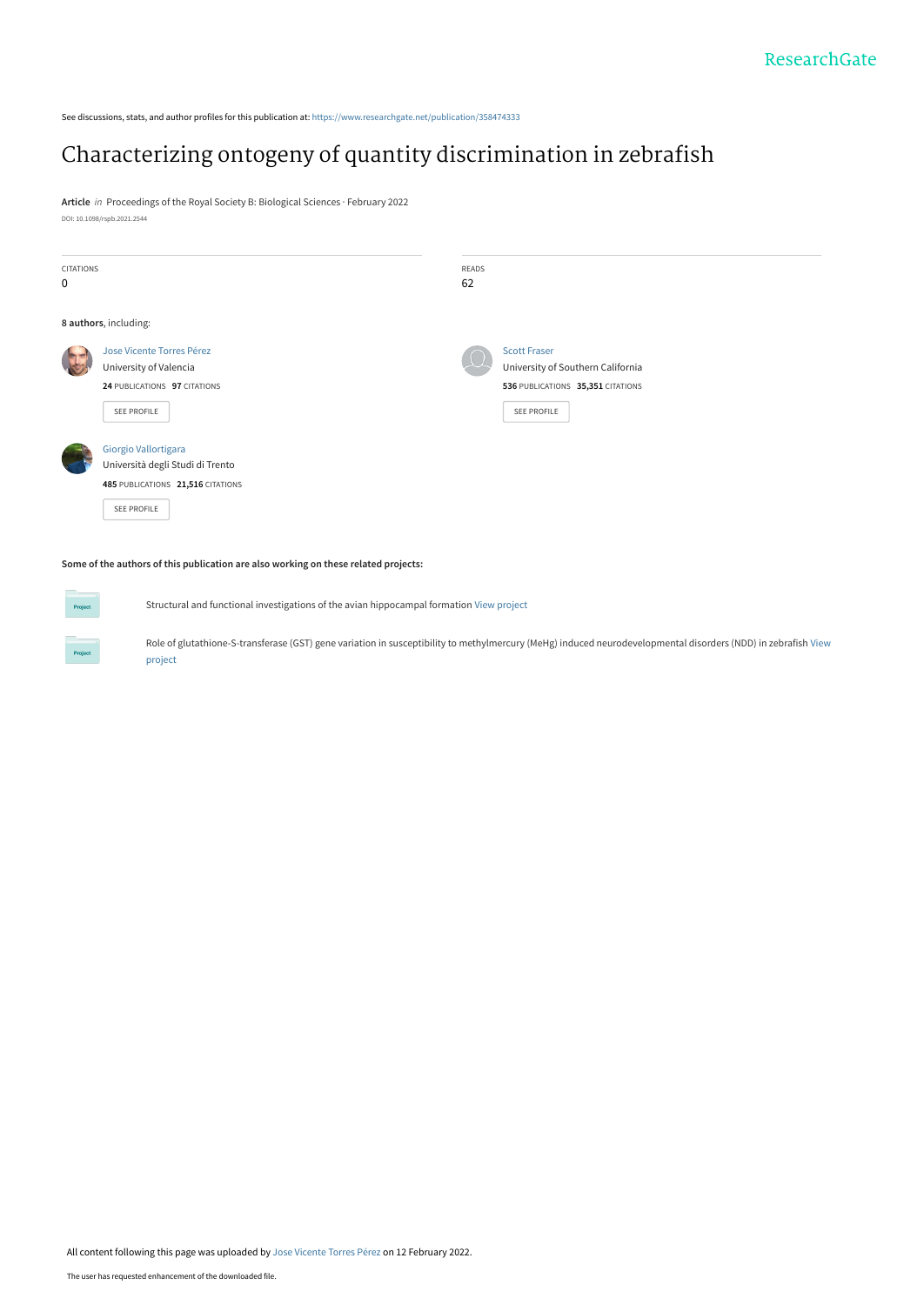# **PROCEEDINGS B**

#### royalsocietypublishing.org/journal/rspb

## Research



Cite this article: Sheardown E, Torres-Perez JV, Anagianni S, Fraser SE, Vallortigara G, Butterworth B, Miletto-Petrazzini ME, Brennan CH. 2022 Characterizing ontogeny of quantity discrimination in zebrafish. Proc. R. Soc. B 289: 20212544. https://doi.org/10.1098/rspb.2021.2544

Received: 22 November 2021 Accepted: 7 January 2022

#### Subject Category:

Behaviour

#### Subject Areas: behaviour, cognition

Keywords:

zebrafish, numerical cognition, ontogeny, quantity discrimination

#### Authors for correspondence:

Maria Elena Miletto-Petrazzini e-mail: [mariaelena.milettopetrazzini@gmail.](mailto:mariaelena.milettopetrazzini@gmail.com) [com](mailto:mariaelena.milettopetrazzini@gmail.com) Caroline H. Brennan e-mail: [c.h.brennan@qmul.ac.uk](mailto:c.h.brennan@qmul.ac.uk)

# Characterizing ontogeny of quantity discrimination in zebrafish

Eva Sheardown<sup>1,3</sup>, Jose Vicente Torres-Perez<sup>2,3</sup>, Sofia Anagianni<sup>3</sup>, , Scott E. Fraser<sup>4</sup>, Giorgio Vallortigara<sup>5</sup>, Brian Butterworth<sup>6</sup> , Maria Elena Miletto-Petrazzini<sup>3,7</sup> and Caroline H. Brennan<sup>3</sup>

<sup>1</sup> Centre for Developmental Neurobiology, Institute of Psychiatry, Psychology and Neuroscience, Kings College London, New Hunt's House, Guy's Campus, London SE1 1UL, UK

<sup>2</sup>Departament de Biologia Cellular, Biologia Funcional i Antropologia física, Fac. de CC. Biològiques, Universitat de València, C/ Dr. Moliner 50, 46100 Burjassot (València), Spain

<sup>3</sup>School of Biological and Behavioural Sciences, Queen Mary University of London, Mile End Road, London, F1 4NS, IJK

<sup>4</sup> Michelson Center for Convergent Bioscience, University of Southern California, Los Angeles, USA <sup>5</sup> Center for Mind/Brain Sciences, University of Trento, Rovereto, Italy <sup>6</sup>UCL Institute of Cognitive Neuroscience, 17 Queen Square, London WC1N 3AZ, UK

 $^{7}$ Department of General Psychology, University of Padova, 35131 Padova, Italy

ES, [0000-0002-1801-7025;](http://orcid.org/0000-0002-1801-7025) JVT-P, [0000-0001-6390-9690](http://orcid.org/0000-0001-6390-9690); SA, [0000-0001-5784-582X;](http://orcid.org/0000-0001-5784-582X) SEF, [0000-0002-5377-0223](http://orcid.org/0000-0002-5377-0223); GV, [0000-0001-8192-9062](http://orcid.org/0000-0001-8192-9062); BB, [0000-0001-8201-3347](http://orcid.org/0000-0001-8201-3347); MEM-P, [0000-0002-5204-5863;](http://orcid.org/0000-0002-5204-5863) CHB, [0000-0002-4169-4083](http://orcid.org/0000-0002-4169-4083)

A sense of non-symbolic numerical magnitudes is widespread in the animal kingdom and has been documented in adult zebrafish. Here, we investigated the ontogeny of this ability using a group size preference (GSP) task in juvenile zebrafish. Fish showed GSP from 21 days post-fertilization and reliably chose the larger group when presented with discriminations of between 1 versus 3, 2 versus 5 and 2 versus 3 conspecifics but not 2 versus 4 conspecifics. When the ratio between the number of conspecifics in each group was maintained at 1 : 2, fish could discriminate between 1 versus 2 individuals and 3 versus 6, but again, not when given a choice between 2 versus 4 individuals. These findings are in agreement with studies in other species, suggesting the systems involved in quantity representation do not operate separately from other cognitive mechanisms. Rather they suggest quantity processing in fishes may be the result of an interplay between attentional, cognitive and memory-related mechanisms as in humans and other animals. Our results emphasize the potential of the use of zebrafish to explore the genetic and neural processes underlying the ontogeny and function of number cognition.

## 1. Introduction

One aspect of quantity discrimination is the evaluation of the number of items in a group, the numerosity. Although quantitative abilities of many species have been studied [[1](#page-6-0)–[3](#page-6-0)], research into the ontogeny of the ability to assess numerosity has been restricted so far to humans [\[4,5\]](#page-6-0), fish (Poecilia reticulata) and domestic chicks (Gallus gallus) [\[6,7\]](#page-6-0). Typically, in species other than chicks, which are a precocial species, the ability to assess numerosity changes with age until individuals reach adulthood. However, 1-day-old guppies (P. reticulata) can distinguish between a small number of conspecifics in a similar way to 40-day-old guppies [\[8\]](#page-6-0).

Interestingly, guppies show no ratio effect for contrasts between numerosities 1 to 4, but the familiar ratio effect, Weber's Law, for larger numerosities [[9](#page-6-0)]. Similar findings have been observed in human infants [[10](#page-6-0)–[14](#page-6-0)] suggesting the existence of conserved mechanisms of numerosity discrimination, though little is known about either the neural or genetic bases of these abilities (for a recent review see Lorenzi et al. [\[15](#page-6-0)]).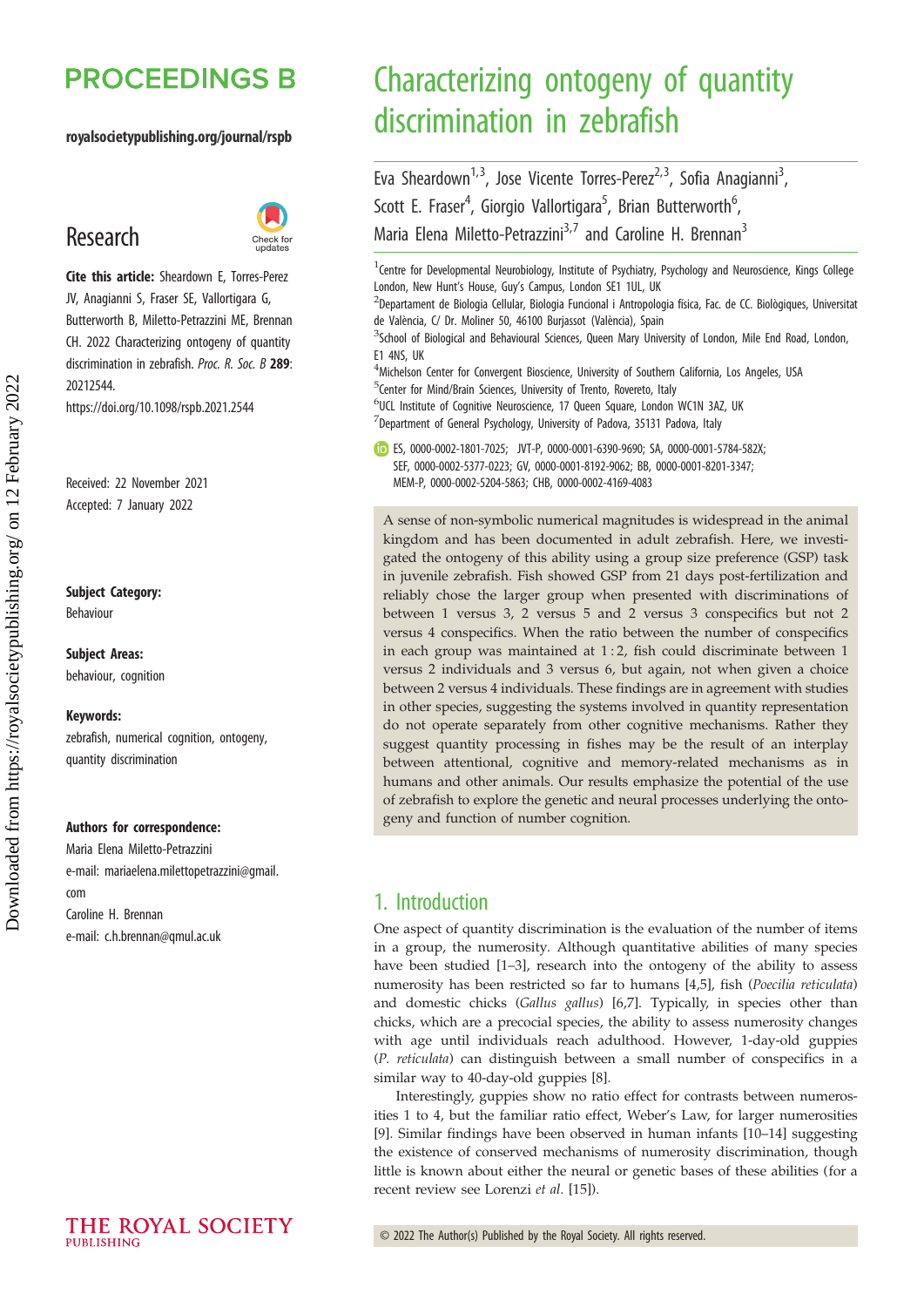<span id="page-2-0"></span>

Figure 1. Screenshots ( $a,c$ ) of apparatus and schematic representations of individual arenas (b). (a) The set-up consists of a single arena. ETHOVISION detects the presence of a subject in the left or right zones (indicated by shaded boxes), which sit 1 cm in front of the stimulus windows. (b) The arena is divided into three adjoining compartments. The central compartment is 8 cm long and 6 cm wide, with the 8 cm sides being clear for viewing the stimulus compartments. Each stimulus compartment is divided into eight 1.5 cm long and 1 cm wide opaque sections. At the beginning of the trial, the subject is held in a removable transparent cylinder with a 2 cm diameter. A removable opaque barrier was present between the stimulus fish and test fish. (c) Schematic of 'controlled space' conditions with the white dots representing the positions of the outermost zebrafish in a controlled 2 versus 4 contrast. (Online version in colour.)

The observation that small number discrimination does not show a ratio effect but larger numerosity discrimination does has been taken as evidence for two mechanisms for assessing number [\[16,17](#page-6-0)]: an object-tracking system (OTS) or subitizing system with an upper limit of four items, and an approximate number system (ANS) for numerosities greater than four [\[18](#page-6-0)–[21\]](#page-6-0). However, this has been challenged in both humans and other species (e.g. Gallistel & Gelman [\[9,22](#page-6-0)] have proposed an accumulator mechanism, following Meck & Church [\[23\]](#page-7-0), that operates across the numerical range). Nonetheless, studies in both humans and animals showed that continuous physical variables that covary with number (e.g. overall space occupied, amount of motion, etc.), rather than numerical information per se, may play a prominent role in discrimination tasks [\[24](#page-7-0)–[28\]](#page-7-0). However, whatever the mechanism, either numerical or quantitative, it may interact with other cognitive systems, such that the effects of ratio in a discrimination task could be affected by, for example, working memory or attention [[29](#page-7-0)].

Although zebrafish has rapidly become a well-established model in neuro-behavioural research [[30\]](#page-7-0), studies have focused on visuo-motor behaviour [\[31](#page-7-0)], decision-making mechanisms [\[32](#page-7-0)] and non-numerical discriminative abilities [\[33\]](#page-7-0). The ontogeny of quantitiy discrimination in this species has not been studied. Here, as part of a larger project investigating the genetic bases and neural circuitry of numerical capacities [[34](#page-7-0)–[36](#page-7-0)], we examined the ontogeny of quantity discrimination using a group size preference (GSP) assay [\[37](#page-7-0)–[39\]](#page-7-0). This procedure has been widely used to investigate numerical competence in several fish species (e.g. guppy, mosquitofish, stickleback and red-tail splitfin) [[7](#page-6-0)[,40,41\]](#page-7-0). As previous studies [[42\]](#page-7-0) suggest adult zebrafish use an ANS to represent both small and large numerosities, we presented juvenile fish with a choice between sets of individuals within the small (less than 4) number range as well as contrasts that span both small and large numbers.

## 2. Methods

#### (a) Subjects

All subjects and stimuli were juvenile zebrafish bred in the fish facility at Queen Mary University of London. The fish were Tubingen (TU) wild-type laboratory strain [[43,44\]](#page-7-0). In total, approximately 2035 fish were used, approximately 1300 as stimulus fish, 535 as test fish (see individual experiments for n's). At the time of the experiments, the fish were 21–33 days postfertilization (dpf), ages chosen on the basis of previous studies suggesting zebrafish show GSP from three weeks post-fertilization [[45,46](#page-7-0)]. Prior to experiments, fish were kept in large groups (40–50 fish per tank) of unknown sex in a recirculating system under standard rearing conditions [\[47\]](#page-7-0). During rearing, fish were kept at a constant temperature of  $28 \pm 2^{\circ}C$ , with a 14 L:10 D cycle and fed twice a day with paramecium and Gemma 75/150 (Skretting, USA). Each subject was used only once. After testing, all fish were returned to the facility and maintained as breeding stock.

#### (b) Procedure

The GSP assay was performed using experimental apparatus that ensured equal spacing between stimuli fish as described in Gómez-Laplaza & Gerlai [\[40,48\]](#page-7-0) (figure 1a–c). Fish were fed an hour before testing and all experiments were conducted between 10.00 and 13.00. Stimuli and test fish were matched for age and size. Fish behaviour was recorded using an overhead camera in the Daniovision larval tracking system (Noldus, UK). The video recordings were analysed using ETHOVISION software (Noldus, UK).

#### (i) Ontogeny of group size discrimination

As previous work reports robust social preference for ages of 21 dpf and above, we investigated the ontogeny of GSP zebrafish from 21 to 33 dpf. As slight variation in developmental rates makes exact staging difficult, we pooled across days matching for size (21–23, 24–26, 27–29, 30–33 dpf ). Stimulus fish were held in equal sized  $(1 \times 1.5 \times 1.5 \text{ cm})$  individual compartments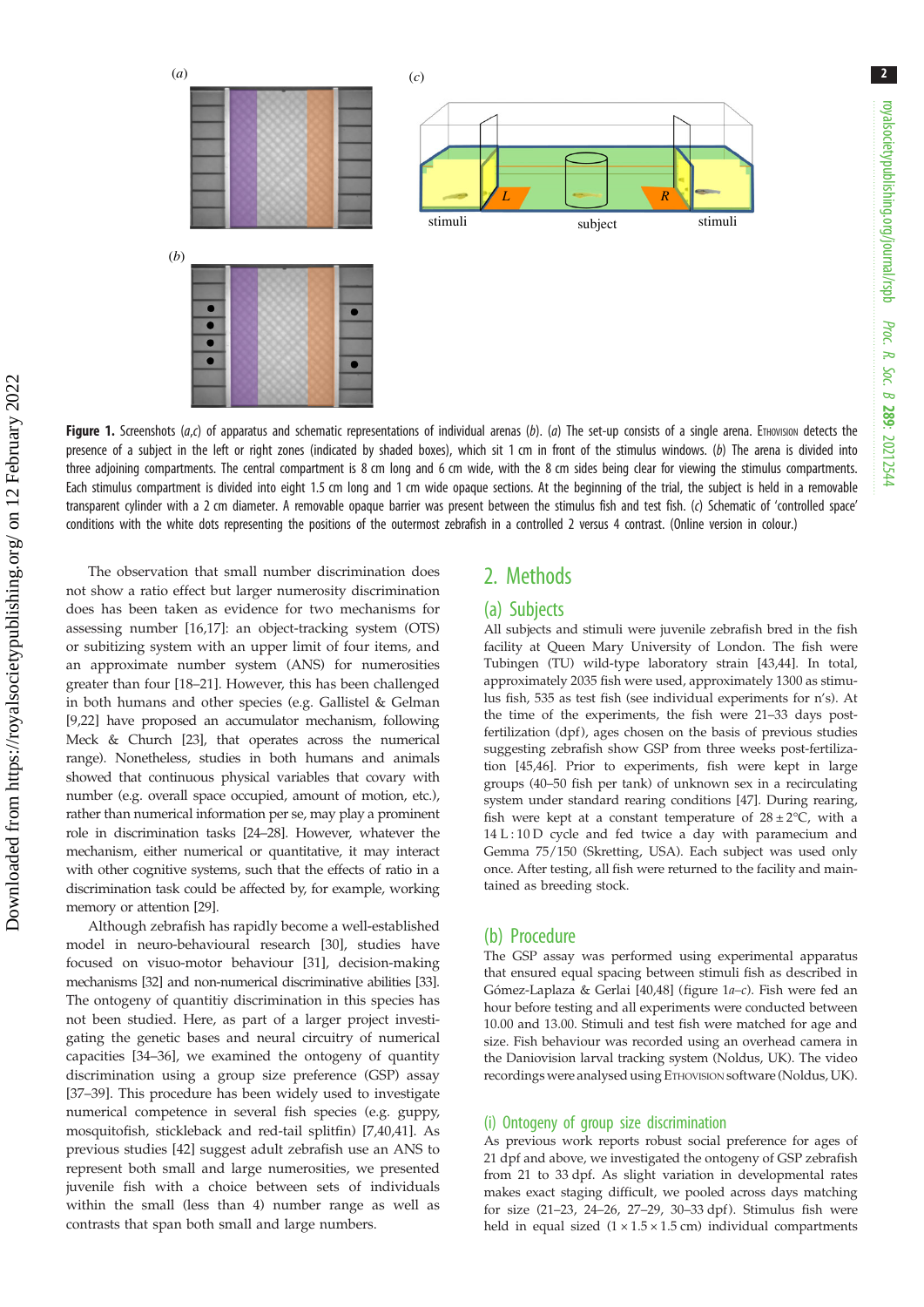as in [figure 1](#page-2-0)a,c. Stimuli fish were introduced to their compartment with an opaque barrier between the stimulus fish and central compartment and allowed to habituate for 5 min. The test fish was introduced into the central compartment and allowed to explore the entire area for 5 min. After this time, the fish was restricted to a central domain using a clear plastic cylinder (diameter 2 cm) that was manually placed over the fish and used to usher it to the centre of the compartment (an etched circle indicated the centre of the central compartment). Once the test fish was in the centre, the barriers were lifted to reveal the stimulus fish. The test fish was allowed to view the stimulus fish for 1 min and then the holding cylinder was removed, and the behaviour of the test fish was recorded over a 5 min period. We assessed performance in 1 versus 3 (easiest), 2 versus 5, 2 versus 4, and 2 versus 3 (most difficult)  $(N = 129)$ ,  $n =$  approximately 8 fish for each contrast and age group). The position of the larger group was counterbalanced across trials to control for any side bias. The output measure, the overall index, was calculated using the formula:

time spent near larger group

time spent near larger group  $+$  time spent near smaller group

The overall index gives us a measure of the preference for the larger group.

#### (ii) Controlling for overall space

To test the hypothesis that fish were using the overall space occupied by the shoal as a discriminative cue rather than the number of conspecifics [[7](#page-6-0)[,49\]](#page-7-0), we ran a control experiment where distance between the two most lateral fish was equal for both group sizes in 2 versus 5, 2 versus 4 and 2 versus 3 discriminations. In this way, the outer stimuli fish on either side of the central compartment were positioned opposite each other [\(figure 1](#page-2-0)c). We tested 30–33 dpf fish  $(N = 87, n = 14$ –15 for each contrast) that were matched for age and size to stimulus fish.

#### (iii) 1 : 2 ratio discrimination when crossing the small and large number range

To test the hypothesis that proximity to the limits of the subitizing range (3 items) influences number discrimination, we assessed the ability of juvenile fish to discriminate a 1 : 2 ratio in the small number range (1 versus 2) and when the numerical distance was increased from 1 to 3 (1 : (1 versus 2), 2 : (2 versus 4) or 3 : (3 versus 6)) and the total number of items increased from 3 (1 versus 2) to 9 (3 versus 6). We included the contrast 2 versus 5 as a positive control. We tested 30–33 dpf fish ( $N = 90$ ,  $n = 20-25$  for each contrast) that were matched for age and size to stimulus fish.

#### (c) Statistics

All data significantly deviated from normality (Kolmogorov– Smirnov test,  $p < 0.05$ ). We therefore used non-parametric statistics for all our datasets. Kruskal–Wallis tests followed by pairwise comparisons with Bonferroni correction were carried out to assess significant differences between groups. One sample Wilcoxon signed ranks tests statistics were used to compare preference for the larger group to chance level (0.50). All statistical tests were two tailed. Analyses were carried out in SPSS 27 and GRAPHPAD PRISM 9.

#### 3. Results

#### (a) Ontogeny of group size discrimination

When we first analysed the ontogeny of the preference for the larger group across all contrasts we found no overall difference in preference for the larger shoal between different

ages  $(\chi_3^2 = 2.835, p = 0.418)$ . Analysis of difference in prefer-<br>ance between contracts with all ages found there we a ence between contrasts with all ages found there was a significant preference between contrasts  $(\chi_3^2 = 10.060, p =$ 0.0158). Pairwise comparisons with Bonferroni correction, however, found no significant differences. One sample Wilcoxon signed-rank tests showed that for the 1 versus 3 contrast there was a significant preference for the larger shoal across all age groups (21–23 dpf ( $p < 0.01$ ); 24–26 dpf ( $p = 0.016$ ); 27–29 dpf ( $p < 0.01$ ); 30–33 dpf ( $p = 0.016$ )). This was also found with the 2 versus 5 contrast, showing significant preference for the larger shoal across all age groups (21– 23 dpf ( $p < 0.01$ ); 24–26 dpf ( $p = 0.017$ ); 27–29 dpf ( $p < 0.01$ ); 30–33 dpf ( $p = 0.016$ )). There was no significant preference for the larger group in the 2 versus 4 contrast at any age ( $p > 0.05$ ). There was no preference for 2 versus 3 at 21– 26 dpf ( $p > 0.05$ ); however, there was significant preference at 27–29 dpf ( $p = 0.016$ ) and 30–33 dpf ( $p = 0.016$ ) ([figure 2](#page-4-0)*a*).

#### (b) Controlling overall space

When the overall space occupied by the shoal was controlled, a Kruskal–Wallis test (for 'controlled space' condition) showed there was a main effect of space condition  $(\chi_1^2 = 4.296, p = 0.038)$  such that when the overall space occupied by the shoal was controlled fish spent significantly less time with the larger group. One sample Wilcoxon signedrank tests showed a statistically significant preference for the larger group when compared to chance only in the noncontrolled groups for 2 versus  $5$  ( $p = 0.025$ ) and 2 versus 3 ( $p = 0.013$ ) but not 2 versus 4 ( $p > 0.99$ ) ([figure 2](#page-4-0)*b*).

## (c) 1 : 2 ratio discrimination when crossing the small and large number range

A significant difference in preference between contrasts was found  $(\chi_3^2 = 8.631, p = 0.035)$  (1 versus 2, 2 versus 4, 2 versus 5, 3 versus 6). Although in the contrasts 1 versus 2 and 3 versus 6 fish appeared to show a greater preference for the larger group than in the 2 versus 4 contrast, post hoc comparisons did not reveal a significant difference (1 versus 2 and 2 versus 4 ( $p = 0.07$ ) and 3 versus 6 and 2 versus 4 ( $p = 0.07$ )). Juvenile fish showed a significant preference for the larger group in the 1 versus  $2 (p < 0.01)$ , 3 versus 6  $(p = 0.011)$  and 2 versus 5  $(p = 0.025)$  but not 2 versus 4 contrasts (figure  $2c$ ).

#### 4. Discussion

Despite the adaptive value of quantitative abilities [[50\]](#page-7-0), research has focused on adults with developmental studies limited to a few species. Here, we investigated quantitative skills of juvenile zebrafish using a 'GSP' task in which the fish had to choose between two groups of conspecifics differing in number. Several fish species have been found to join the larger shoal when exploring a novel and potentially dangerous environment to reduce predation risk [[41\]](#page-7-0). However, despite adult zebrafish forming tight multimember groups, social preference only becomes robust at the third week [\[51](#page-7-0)].

When assessing the ontogeny of GSP from three weeks of age, the fish of all ages spontaneously preferred the larger group of social companions at easier contrasts, 1 versus 3 and 2 versus 5 (respectively, 0.3 and 0.25 ratio), whereas a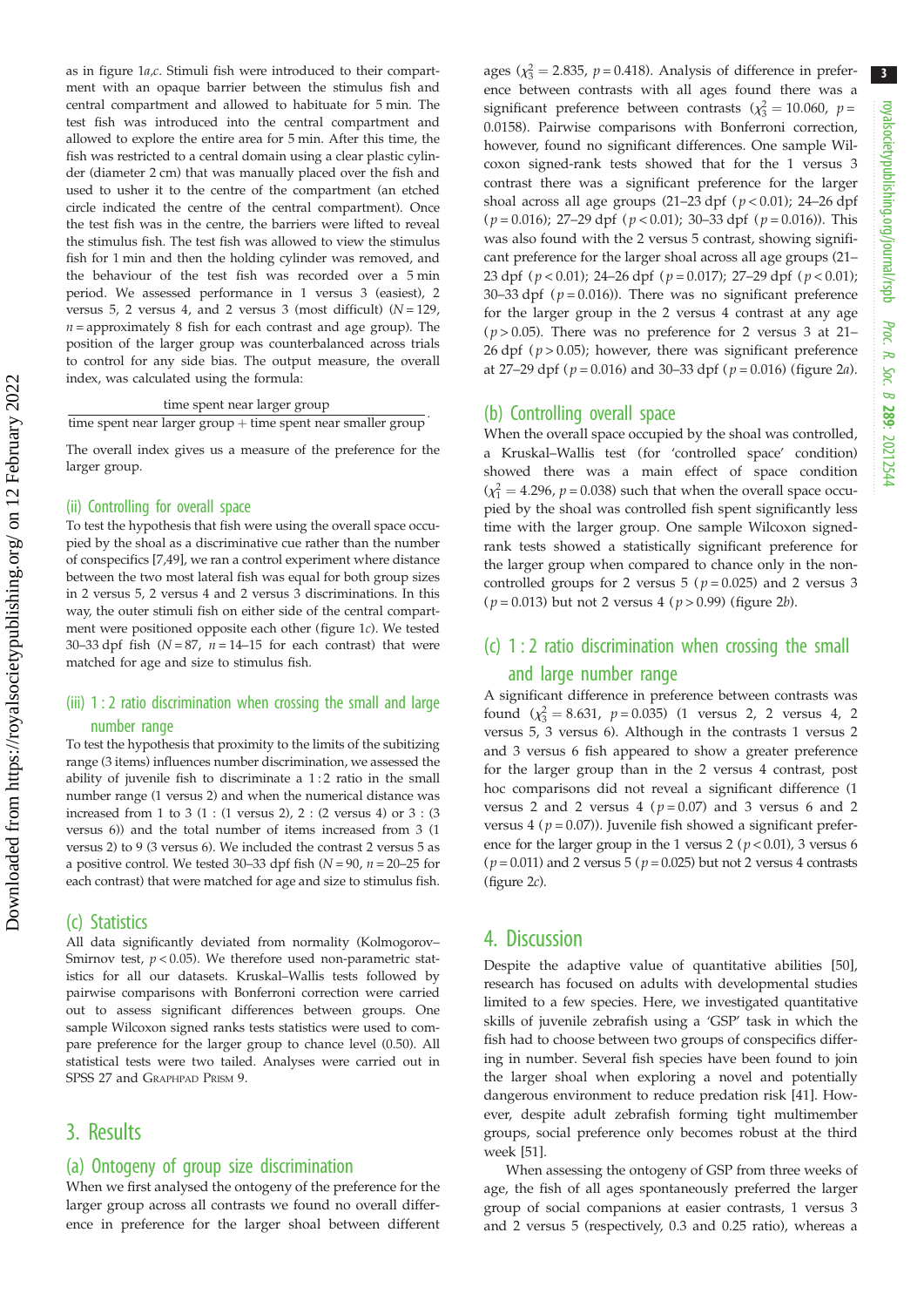<span id="page-4-0"></span>

Figure 2. Investigating quantity discrimination. (a) Ontogeny and limit of discrimination abilities. The fish of all ages showed discrimination of easier contrasts, 1 versus 3 and 2 versus 5 (respectively, 0.3 and 0.25 ratio), whereas a developmental change was observed when the most difficult comparison was presented: 2 versus 3 (0.67 ratio). (b) Controlling for overall group space. Without controlling for overall area (light grey columns), the fish show a significant preference for the larger group in both the 2 versus 5 and 2 versus 3 controls. Controlling for overall area results in absence of preference in all the contrasts. (c) Investigating 1 : 2 ratio. Fish successfully discriminate 2 versus 5, 1 versus 2 and 3 versus 6 but not 2 versus 4. Dashed lines indicate chance level, asterisks indicate significant difference to chance with  $p < 0.05$ .

developmental change was observed when the most difficult comparison was presented: 2 versus 3 (0.67 ratio). Indeed, zebrafish consistently selected 3 social companions over 2 only from the fourth week of life. These results are consistent with findings in humans, guppies, tadpoles and dogs where, although possessing some number sense at birth, numerical acuity increases across development [[1,7,8,](#page-6-0)[52,53](#page-7-0)]. Hence, zebrafish possess some quantitative skills at an early age, but they are not mature enough to discriminate comparisons of increased difficulty. However, when a comparison of intermediate difficulty was used, 2 versus 4 (0.5 ratio), none of the ages tested chose the larger shoal, which is surprising as fish ranging from 27 to 33 dpf were expected be able to select it based on their preference observed in the 2 versus 3 contrast. Although at this stage of the study, no clear explanation could be provided for this result, the lack of preference observed at all ages could not simply be accounted for by a methodological flaw. For this reason, in the following experiments, we included the 2 versus 4 contrast to further examine the performance of fish in this contrast.

It is known that the numerosity of a set covaries with several continuous quantities, such as the amount of motion and the overall space occupied by the shoals, that can be used as a proxy to estimate which set is larger/smaller [\[54](#page-7-0)]. Previous studies showed that fish can rely on non-numerical cues, including motion, to discriminate shoal size [[55,56\]](#page-7-0). In order to exclude this possibility, we used an established experimental set-up that has been successfully used to study numerosity abilities in fish. The set-up ensures that all stimulus fish are individually visible to the test fish, which is essential for optimal quantity discrimination [\[40](#page-7-0),[48\]](#page-7-0): the stimulus fish were held in individual compartments that allowed little movement so that the subject fish could look at both groups from an equidistant position before making a choice. This set-up not only let the subject have a global view of the two groups [[40,48\]](#page-7-0) but also limited fish movement and orientation, thus minimizing differences in stimulus fish activity. However, we cannot exclude the possibility that slight differences in overall motion may have affected quantity discrimination.

In relation to the covariable of overall space, when we controlled for this cue juvenile zebrafish did not choose the larger group of conspecifics. However, successful discrimination was observed in 2 versus 3 and 2 versus 5 but not in 2 versus 4 when overall space was not controlled for. These results seem to suggest that the overall space occupied may have driven the choice for the larger group. Such a finding suggests that juvenile fish are unable to perform the discrimination based on numerical information alone. However, other non-numerical cues such as overall size of the fish and degree of movement were not controlled for and may have influenced the results. Further, we cannot exclude the possibility that specifics of the apparatus, for example, the visual separation of stimulus fish, influenced the outcome. Nonetheless, the fact that fish consistently failed to select the larger group when presented with a choice between 2 and 4 individuals, whether controlled for space occupied or not, suggests the use of overall space is not the whole story, as 4 fish occupy twice the space. Further, even though other continuous variables may also contribute to fish numerosity discrimination (e.g. occupancy), use of continuous variables alone would not predict the failure of the 2 versus 4 contrast and success at 2 versus 3, as any other non-numerical variable should equally apply to all contrasts making the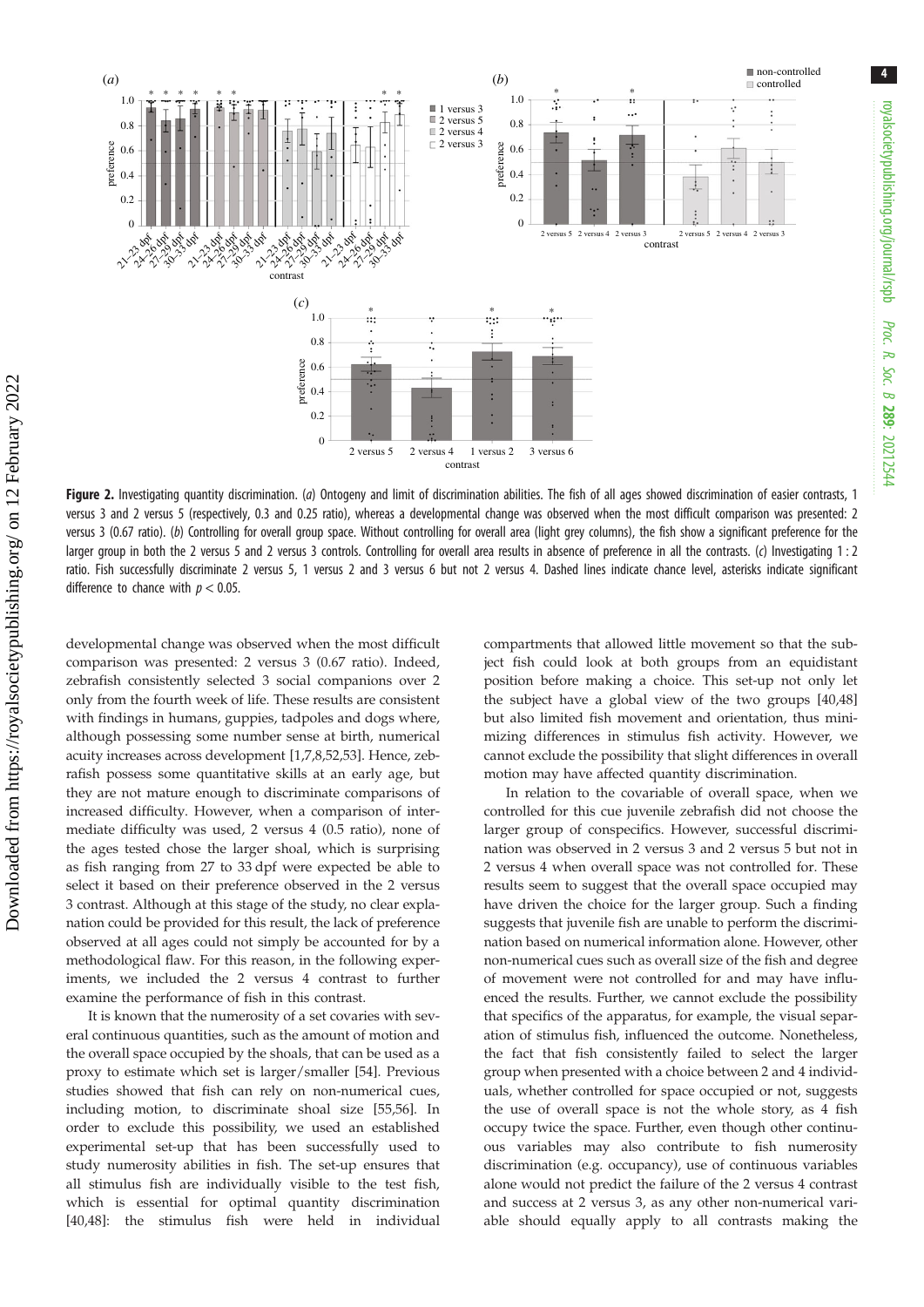discrimination of 2 versus 4 easier than 2 versus 3. These data therefore support the hypothesis that zebrafish may use numerical as well as non-numerical information to represent number as in other species including humans [[24,57](#page-7-0)]. In respect to this issue, a theory of magnitude (ATOM) proposes there is a common magnitude system for space, time and number [[58\]](#page-7-0). This theory is supported by Webers' Law, which is seen in space, time and number across a range of species highlighting the similarity in cognitive processes for the three concepts with journals citing this previously [[59](#page-7-0)– [61\]](#page-7-0). ATOM seems to suggest that if the zebrafish are using overall space as a quantitative cue, in theory they will be using the same system as for numerical discrimination, therefore they can be using both modalities, space and number. ATOM along with our evidence that the zebrafish perform 5 versus 2 and 3 versus 2 but fail with 4 versus 2 confirms that they are not using only spatial cues, as if that was the case, they should successfully discriminate 4 versus 2. Our results, where fish did not choose the larger group of 2 versus 4 even when multiple visual cues were available, suggest there is some aspect of the underlying mechanisms that renders this specific comparison challenging. However, as we have not run extensive continuous controls, further experiments are needed to rule out other non-numerical explanations.

Previous behavioural, neuroimaging and electrophysiological studies provided evidence of the existence of two distinct systems for processing numerosities in humans, the OTS and ANS [\[16](#page-6-0)[,29](#page-7-0),[62\]](#page-7-0). Some argue that the ANS alone is recruited for processing discriminations over the whole numerical range. Others, instead, argue that representations of small numbers (less than 4) are carried out by the OTS whereas the ANS is activated solely for representation of large numbers (greater than 4) [[16,](#page-6-0)[62\]](#page-7-0).

In animals, despite most of the studies suggesting that a single mechanism such as the ANS is involved in processing both small and large numbers [[61,63](#page-7-0),[64](#page-7-0)], there is also evidence of two different systems [[7](#page-6-0),[42](#page-7-0),[65](#page-7-0)–[68\]](#page-7-0). However, contrasting results in both humans and animals on the ability to discriminate quantities that crossed the small/large boundary (1 versus 4) led to the suggestion that numerical processing may be context-dependent [[9](#page-6-0),[10](#page-6-0),[14](#page-6-0),[49](#page-7-0),[69](#page-7-0)–[74\]](#page-8-0).

In our study, when zebrafish were presented with three comparisons with the same ratio (0.5), they discriminated 1 versus 2, 3 versus 6 but not 2 versus 4, thus violating Weber's Law, which states that magnitude discriminations are based on the ratio between the represented magnitudes [\[22](#page-6-0)]. Hence, accuracy should decrease as the ratio increases, but not when the ratio is constant. Furthermore, discrimination did not follow the distance effect as successful discrimination was observed for a distance of 1 or 3 units but not 2. Finally, according to magnitude/distance effects, accuracy should decrease when the numerical distance is held constant but the numerical size of the contrasts increases, a condition we did not observe here as there was no difference in performance between 2 versus 5 and 3 versus 6. All together, these findings suggest that magnitude representation in juvenile zebrafish did not adhere to the principles of the ANS. However, juvenile zebrafishes' ability to distinguish groups containing a large number of conspecifics (i.e. 6) suggests that they are equipped with a mechanism for processing them.

Cordes & Brannon [\[74](#page-8-0)] proposed two hypotheses to explain infants' ability to discriminate small (less than 4) versus large (greater than 4) numbers only when a sufficiently large ratio is given [\[74](#page-8-0)]. According to the 'noise hypothesis', infants may first represent small sets through the OTS and large sets through the ANS and then convert object files into approximate magnitudes to compare the two quantities. In this scenario, the conversion from one representation to the other generates noise which increases with the number of items in the small set and necessitates a greater ratio for successful discrimination. Alternatively, according to the 'threshold hypothesis', infants may represent both small and large sets through the ANS, but below a ratio threshold, and within the small number range, the representations through the OTS trump the ANS because they are more precise and reliable. However, when the ratio between small and large numbers exceeds a threshold, small/large comparisons can be performed solely using the ANS. In this case, success should be consistently predicted by the same ratio and would not change as a function of the number of items in the small or large array. Neither of these hypotheses can explain our finding that juvenile fish can discriminate 2 versus 5 and 3 versus 6 but not 2 versus 4 items, as the noise hypothesis predicts that 3 versus 6 creates more noise than 2 versus 4 and hence a larger ratio would be required for successful discirmination, and the threshold hypothesis predicts that as 2 versus 4 and 3 versus 6 has the same ratio, there would be no difference in performance.

However, a third hypothesis suggests that the two systems are not differently specialized for small and large numbers but rather that attentional constraints and working memory determine if a set of items is represented as discrete individuals by the OTS or as an approximate numerical magnitude by the ANS [\[29](#page-7-0)]. Here, the OTS would not be a mechanism specific for numerosity processing, rather it would be a more general system that allows parallel individuation of multiple objects that are stored in the working memory. Numerosity would then be indirectly inferred due to one-to-one correspondence between each real item and its mental representation [[21\]](#page-6-0). This mechanism seems to depend on attention as the number of items we can store in memory is related to the ability we have to attend to them, as observed in studies showing that the capacity to precisely enumerate items is compromised in dual-task and attentional blink paradigms [[75](#page-8-0)–[77](#page-8-0)] suggesting that the ANS, that operates over the entire range of numerosity, is supplemented by an attention-based system, the OTS, specific for small number, that does not operate under demanding attentional load conditions [[29,](#page-7-0)[76,78](#page-8-0)]. Our data are consistent with this latter hypothesis. The breakdown of performance at 2 versus 4 in all the experiments suggests that the maximum number of items juvenile zebrafish can attend and retain in memory is 5. When the groups exceed this limit, fish appear able to represent numbers as quantities through the ANS, provided that a minimum numerical distance is held, which seems to be 3 (2 versus 5 and 3 versus 6). However, when a contrast is close to the upper limit, we speculate that the fish may still try to focus on each item but then fail to keep track of them and be unable to activate the ANS as the difference between the two shoals is too small, thus leading to a failure to discriminate. Hence, here we suggest that the systems involved in quantity representation may not operate separately from other cognitive mechanisms, rather,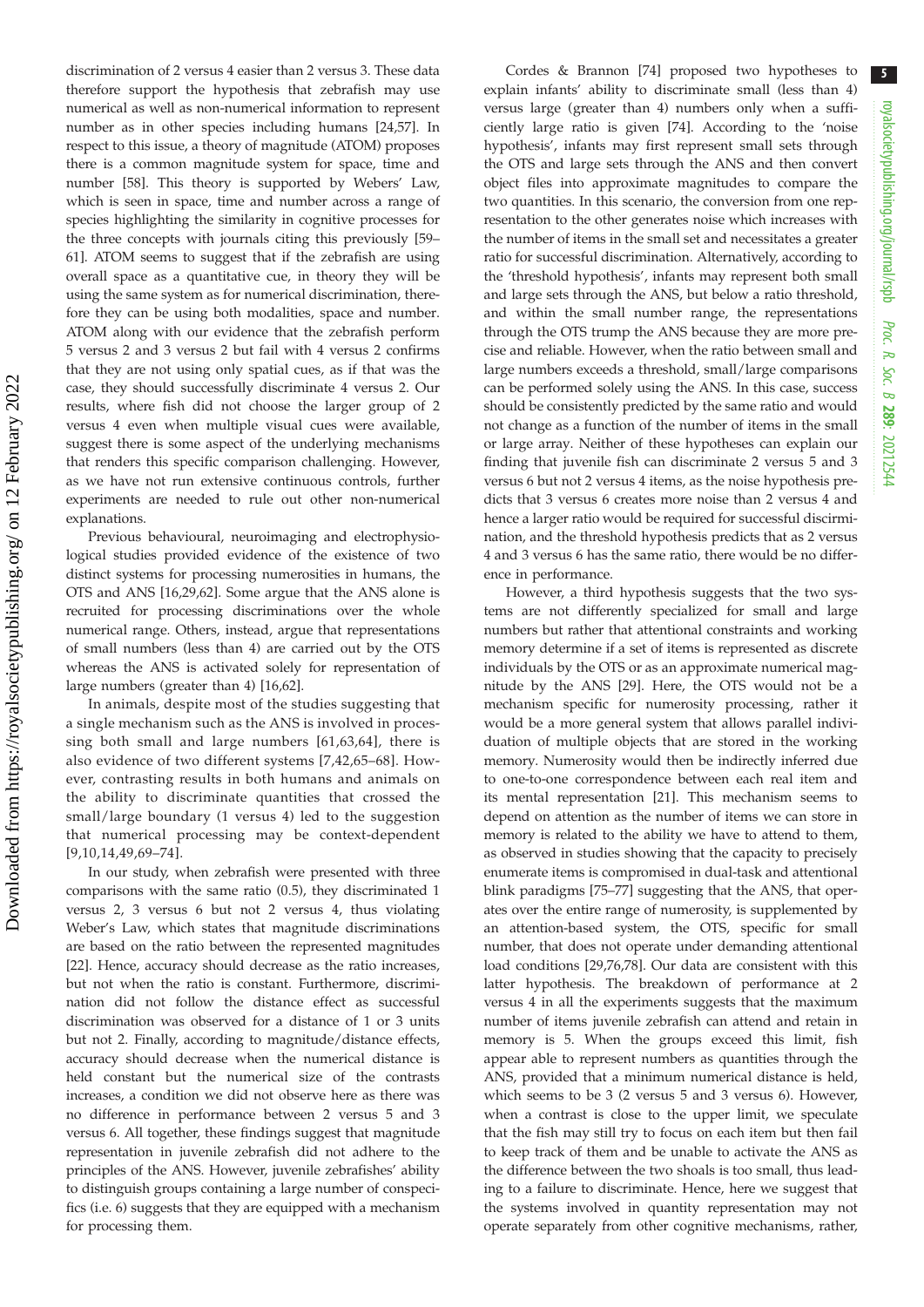<span id="page-6-0"></span>that quantity processing may be the result of an interplay among attentional, cognitive and memory-related mechanisms that orchestrate numerical competence in zebrafish, as is hypothesized in both humans and other animals [\[29](#page-7-0)[,79](#page-8-0)]. The findings that adult zebrafish can memorize and discriminate 2 versus 4 conspecifics [[42\]](#page-7-0) indicate that the mechanisms underlying quantity representation change over development as is the case for humans. Future research investigating when this ability develops, and if changes in attentional capacity and working memory allow such comparison to be made effectively, can provide new insight into the complex mechanisms at the basis of quantitative and numerical competence.

Despite the zebrafish being a powerful model in the field of translational neuroscience research to investigate molecular mechanisms underlying neuropsychiatric disorders [[80](#page-8-0)–[83\]](#page-8-0), a limited number of behavioural assays are available to investigate related cognitive deficits. In humans, impairments of nonnumerical abilities have been widely described in dyscalculia (a number and arithmetic learning disorder) [17[,84,85](#page-8-0)] and evidence of familial aggregation suggests a genetic component in the evolution of this disorder [\[86,87](#page-8-0)]. In recent years, the existence of an evolutionarily conserved non-verbal numerical system among vertebrates with a possible shared genetic basis has been suggested [16[,41](#page-7-0)]. In this context, the high degree of genetic homology with humans [[88\]](#page-8-0) makes zebrafish extremely useful to investigate the genetic mechanisms of numerical competence and their role in dyscalculia. Our study contributes to this aim as we provide, to our knowledge, a first behavioural tool for the assessment of quantitative abilities at an early age that can be employed for rapid screening of mutant lines for candidate genes potentially associated with poor numeracy. Further experiments finely controlling for continuous quantities will be essential to assess the extent to which zebrafish can purely rely on numerical information.

Ethics. All animal procedures in this study were reviewed by the QMUL ethics committee (AWERB) and conducted in accordance with the Animals (Scientific Procedures) Act, 1986 and Home Office Licences.

Data accessibility. Supporting data files are available from the Dryad Digital Repository:<https://doi.org/10.5061/dryad.1vhhmgqs9> [\[89](#page-8-0)]. Authors' contributions. E.S.: data curation, formal analysis, investigation, methodology, visualization, writing—original draft; J.V.T.-P.: data curation, investigation, methodology, writing—review and editing; S.A.: data curation, formal analysis, investigation, methodology, visualization, writing—review and editing; S.E.F.: conceptualization and funding acquisition; G.V.: conceptualization, formal analysis, funding acquisition, methodology, writing—review and editing; B.B.: conceptualization, formal analysis, funding acquisition, methodology, writing review and editing; M.E.M.-P.: conceptualization, data curation, formal analysis, funding acquisition, investigation, methodology, visualization and writing—original draft; C.H.B.: conceptualization, data curation, formal analysis, funding acquisition, investigation, methodology, resources, supervision, visualization and writing—original draft.

All authors gave final approval for publication and agreed to be held accountable for the work performed therein.

Competing interests. Authors report no conflict of interest.

Funding. This project has received funding from a Human Frontiers Research Grant to C.H.B., S.E.F. and G.V. (HFSP Research grant no. RGP0008/2017), from the Leverhulme Trust to C.H.B., B.B. and G.V. (RPG-2016-143), from STARS@UNIPD-2019 (MetaZeb) and Marie Skłodowska-Curie Individual Fellowship (grant no. 750200) from the European Union's Horizon 2020 to M.E.M.-P. and from the European Research Council (ERC) under the European Union's Horizon 2020 research and innovation programme (grant agreement no. 833504-SPANUMBRA) to G.V.

Acknowledgements. We thank Luca Galantini and members of the fish facility for technical support and Dr Riva Riley for contributions to group discussions.

## **References**

Downloaded from https://royalsocietypublishing.org/ on 12 February 2022

Downloaded from https://royalsocietypublishing.org/ on 12 February 2022

- 1. Miletto Petrazzini ME, Mantese F, Prato-Previde E. 2020 Food quantity discrimination in puppies (Canis lupus familiaris). Anim. Cogn. 23, 703–710. ([doi:10.](http://dx.doi.org/10.1007/s10071-020-01378-z) [1007/s10071-020-01378-z\)](http://dx.doi.org/10.1007/s10071-020-01378-z)
- 2. Abramson JZ, Hernández-Lloreda V, Call J, Colmenares F. 2011 Relative quantity judgments in South American sea lions (Otaria flavescens). Anim. Cogn. 14, 695–706. [\(doi:10.1007/s10071-011-0404-7\)](http://dx.doi.org/10.1007/s10071-011-0404-7)
- 3. Bogale BA, Aoyama M, Sugita S. 2014 Spontaneous discrimination of food quantities in the jungle crow, Corvus macrorhynchos. Anim. Behav. 94, 73–78. [\(doi:10.1016/j.anbehav.2014.05.012\)](https://doi.org/10.1016/j.anbehav.2014.05.012)
- 4. Geary DC, Berch DB, Koepke KM, 2014 Evolutionary origins and early development of number processing. Amsterdam, The Netherlands: Elsevier Academic Press.
- 5. Cantrell L, Smith LB. 2014 Open questions and a proposal: a critical review of the evidence on infant numerical abilities. Cognition 128, 331-352. [\(doi:10.1016/j.cognition.2013.04.008](http://dx.doi.org/10.1016/j.cognition.2013.04.008))
- 6. Rugani R, Vallortigara G, Regolin L. 2014 From small to large: numerical discrimination by young domestic chicks (Gallus gallus). J. Comp. Psychol. 128, 163–171. ([doi:10.1037/a0034513](http://dx.doi.org/10.1037/a0034513))
- 7. Bisazza A, Piffer L, Serena G, Agrillo C. 2010 Ontogeny of numerical abilities in fish. PLoS ONE 5, e15516. [\(doi:10.1371/journal.pone.0015516](http://dx.doi.org/10.1371/journal.pone.0015516))
- 8. Agrillo C, Piffer L, Bisazza A, Butterworth B. 2012 Evidence for two numerical systems that are similar in humans and guppies. PLoS ONE 7, e31923. [\(doi:10.1371/journal.pone.0031923\)](http://dx.doi.org/10.1371/journal.pone.0031923)
- 9. Gallistel CR, Gelman R. 1992 Preverbal and verbal counting and computation. Cognition 44, 43–74. [\(doi:10.1016/0010-0277\(92\)90050-R](http://dx.doi.org/10.1016/0010-0277(92)90050-R))
- 10. Feigenson L, Carey S. 2003 Tracking individuals via object-files: evidence from infants' manual search. Dev. Sci. 6, 568–584. [\(doi:10.1111/1467-7687.](http://dx.doi.org/10.1111/1467-7687.00313) [00313\)](http://dx.doi.org/10.1111/1467-7687.00313)
- 11. Xu F, Spelke ES, Goddard S. 2005 Number sense in human infants. Dev. Sci. 8, 88–101. [\(doi:10.1111/j.](http://dx.doi.org/10.1111/j.1467-7687.2005.00395.x) [1467-7687.2005.00395.x\)](http://dx.doi.org/10.1111/j.1467-7687.2005.00395.x)
- 12. Xu F. 2003 Numerosity discrimination in infants: evidence for two systems of representations. Cognition 89, 15–25. [\(doi:10.1016/S0010-](http://dx.doi.org/10.1016/S0010-0277(03)00050-7) [0277\(03\)00050-7](http://dx.doi.org/10.1016/S0010-0277(03)00050-7))
- 13. Izard VR, Sann C, Spelke ES, Streri A. 2009 Newborn infants perceive abstract numbers. Proc. Natl Acad. Sci. USA 106, 10 382-10 385. [\(doi:10.1073/pnas.](http://dx.doi.org/10.1073/pnas.0812142106) [0812142106\)](http://dx.doi.org/10.1073/pnas.0812142106)
- 14. Feigenson L, Carey S, Hauser M. 2002 The representations underlying infants' choice of more: object files versus analog magnitudes. Psychol. Sci. 13, 150–156. ([doi:10.1111/1467-9280.00427](http://dx.doi.org/10.1111/1467-9280.00427))
- 15. Lorenzi E, Perrino M, Vallortigara G. 2021 Numerosities and other magnitudes in the brains: a comparative view. Front. Psychol. 12, 1104. [\(doi:10.](http://dx.doi.org/10.3389/fpsyg.2021.641994) [3389/fpsyg.2021.641994](http://dx.doi.org/10.3389/fpsyg.2021.641994))
- 16. Feigenson L, Dehaene S, Spelke E. 2004 Core systems of number. Trends Cogn. Sci. 8, 307-314. ([doi:10.1016/j.tics.2004.05.002](http://dx.doi.org/10.1016/j.tics.2004.05.002))
- 17. Piazza M, Facoetti A, Trussardi AN, Berteletti I, Conte S, Lucangeli D, Dehaene S, Zorzi M. 2010 Developmental trajectory of number acuity reveals a severe impairment in developmental dyscalculia. Cognition 116, 33–41. ([doi:10.1016/j.cognition.2010.03.012\)](http://dx.doi.org/10.1016/j.cognition.2010.03.012)
- 18. Gallistel CR. 1990 The organization of learning. Cambridge, MA: Bradford Books/MIT Press.
- 19. Dehaene S. 2011 The number sense: how the mind creates mathematics. New York, NY: Oxford University Press.
- 20. Carey S. 2009 The origin of concepts. New York, NY: Oxford University Press.
- 21. Trick LM, Pylyshyn ZW. 1994 Why are small and large numbers enumerated differently? A limitedcapacity preattentive stage. Psy. Rev. 101, 80-102. ([doi:10.1037/0033-295X.101.1.80](http://dx.doi.org/10.1037/0033-295X.101.1.80))
- 22. Gallistel CR, Gelman R. 2000 Non-verbal numerical cognition: from reals to integers. Trends Cogn. Sci. 4, 59–65. ([doi:10.1016/S1364-6613\(99\)01424-2\)](http://dx.doi.org/10.1016/S1364-6613(99)01424-2)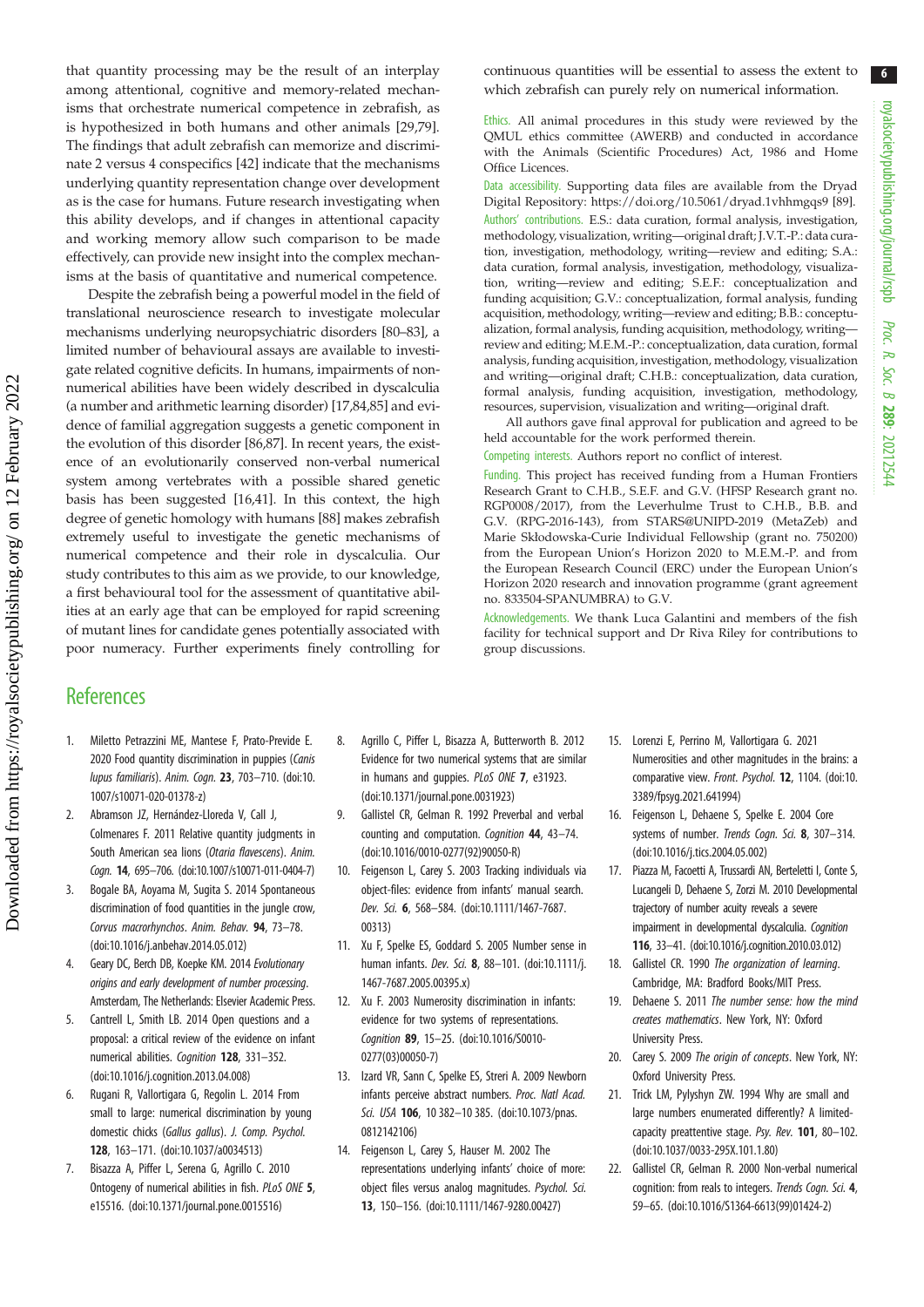royalsocietypublishing.org/journal/rspb royalsocietypublishing.org/journal/rspb Proc. R. Soc. $\sigma$ 289: 20212544

- <span id="page-7-0"></span>23. Meck WH, Church RM. 1983 A mode control model of counting and timing processes. J. Exp. Psychol. Anim. Behav. Process 9, 320–334. [\(doi:10.1037/](http://dx.doi.org/10.1037/0097-7403.9.3.320) [0097-7403.9.3.320](http://dx.doi.org/10.1037/0097-7403.9.3.320))
- 24. Gebuis T, Reynvoet B. 2012 The role of visual information in numerosity estimation. PLoS ONE 7, e37426. [\(doi:10.1371/journal.pone.0037426](http://dx.doi.org/10.1371/journal.pone.0037426))
- 25. Allïk J, Tuulmets T. 1991 Occupancy model of perceived numerosity. Percept. Psychophys. 49, 303–314. ([doi:10.3758/BF03205986](http://dx.doi.org/10.3758/BF03205986))
- 26. Zimmermann E. 2018 Small numbers are sensed directly, high numbers constructed from size and density. Cognition 173, 1–7. ([doi:10.1016/j.](http://dx.doi.org/10.1016/j.cognition.2017.12.003) [cognition.2017.12.003](http://dx.doi.org/10.1016/j.cognition.2017.12.003))
- 27. Rugani R, Regolin L, Vallortigara G. 2011 Summation of large numerousness by newborn chicks. Front. Psychol. 2, 179. [\(doi:10.3389/fpsyg.](http://dx.doi.org/10.3389/fpsyg.2011.00179) [2011.00179](http://dx.doi.org/10.3389/fpsyg.2011.00179))
- 28. Lucon-Xiccato T, Miletto Petrazzini ME, Agrillo C, Bisazza A. 2015 Guppies discriminate between two quantities of food items but prioritize item size over total amount. Anim. Behav. 107, 183–191. ([doi:10.](http://dx.doi.org/10.1016/j.anbehav.2015.06.019) [1016/j.anbehav.2015.06.019\)](http://dx.doi.org/10.1016/j.anbehav.2015.06.019)
- 29. Hyde DC. 2011 Two systems of non-symbolic numerical cognition. Front. Hum. Neurosci. 5, 1–8. [\(doi:10.3389/fnhum.2011.00150\)](http://dx.doi.org/10.3389/fnhum.2011.00150)
- 30. Kalueff AV, Stewart AM, Gerlai R. 2014 Zebrafish as an emerging model for studying complex brain disorders. Trends Pharmacol. Sci. 35, 63–75. ([doi:10.](http://dx.doi.org/10.1016/j.tips.2013.12.002) [1016/j.tips.2013.12.002\)](http://dx.doi.org/10.1016/j.tips.2013.12.002)
- 31. Bollmann JH. 2019 The zebrafish visual system: from circuits to behavior. Annu. Rev. Vis. Sci. 5, 269–293. ([doi:10.1146/annurev-vision-091718-](http://dx.doi.org/10.1146/annurev-vision-091718-014723) [014723](http://dx.doi.org/10.1146/annurev-vision-091718-014723))
- 32. Bahl A, Engert F. 2020 Neural circuits for evidence accumulation and decision making in larval zebrafish. Nat. Neurosci. 23, 94–102. ([doi:10.1038/](http://dx.doi.org/10.1038/s41593-019-0534-9) [s41593-019-0534-9\)](http://dx.doi.org/10.1038/s41593-019-0534-9)
- 33. Santacà M, Dadda M, Miletto Petrazzini ME, Bisazza A. 2021 Stimulus characteristics, learning bias and visual discrimination in zebrafish (Danio rerio). Behav. Processes 192, 104499. [\(doi:10.1016/j.](https://doi.org/10.1016/j.beproc.2021.104499) [beproc.2021.104499](https://doi.org/10.1016/j.beproc.2021.104499))
- 34. Messina A, Potrich D, Schiona I, Sovrano VA, Fraser SE, Brennan CH Vallortigara G. 2020 Response to change in the number of visual stimuli in zebrafish: a behavioural and molecular study. Sci. Rep. 10, 1–11. ([doi:10.1038/s41598-020-62608-5](http://dx.doi.org/10.1038/s41598-020-62608-5))
- 35. Messina A, Potrich D, Schiona I, Sovrano VA, Fraser SE, Brennan CH, Vallortigara G. 2021 Neurons in the dorso-central division of zebrafish pallium respond to change in visual numerosity. Cereb. Cortex 32. 418–428. ([doi:10.1093/cercor/bhab218\)](http://dx.doi.org/10.1093/cercor/bhab218)
- 36. Messina A, Potrich D, Schiona I, Sovrano VA, Vallortigara G. 2021 The sense of number in fish, with particular reference to its neurobiological bases. Animals 11, 3072. ([doi:10.3390/](http://dx.doi.org/10.3390/ani11113072) [ani11113072](http://dx.doi.org/10.3390/ani11113072))
- 37. Magurran AE, Pitcher TJ. 1987 Provenance, shoal size and the sociobiology of predator-evasion behaviour in minnow shoals. Proc. R. Soc. Lond. B 229, 439–465. ([doi:10.1098/rspb.1987.0004](http://dx.doi.org/10.1098/rspb.1987.0004))
- 38. Hager MC, Helfman GS. 1991 Safety in numbers: shoal size choice by minnows under predatory threat. Behav. Ecol. Sociobiol. 29, 271-276. [\(doi:10.](http://dx.doi.org/10.1007/BF00163984) [1007/BF00163984\)](http://dx.doi.org/10.1007/BF00163984)
- 39. Hoare DJ, Couzin ID, Godin JGJ, Krause J. 2004 Context-dependent group size choice in fish. Anim. Behav. 67, 155–164. ([doi:10.1016/j.anbehav.2003.](http://dx.doi.org/10.1016/j.anbehav.2003.04.004) [04.004](http://dx.doi.org/10.1016/j.anbehav.2003.04.004))
- 40. Gómez-Laplaza LM, Gerlai R. 2012 Activity counts: the effect of swimming activity on quantity discrimination in fish. Front. Psychol. 3, 1-12. [\(doi:10.3389/fpsyg.2012.00484\)](http://dx.doi.org/10.3389/fpsyg.2012.00484)
- 41. Agrillo C, Bisazza A. 2018 Understanding the origin of number sense: a review of fish studies. Phil. Trans. R. Soc. B 373, 20160511. [\(doi:10.1098/rstb.](http://dx.doi.org/10.1098/rstb.2016.0511) [2016.0511\)](http://dx.doi.org/10.1098/rstb.2016.0511)
- 42. Potrich D, Sovrano VA, Stancher G, Vallortigara G. 2015 Quantity discrimination by zebrafish (Danio rerio). J. Comp. Psychol. 129, 388–393. [\(doi:10.](http://dx.doi.org/10.1037/com0000012) [1037/com0000012\)](http://dx.doi.org/10.1037/com0000012)
- 43. Holden LA, Brown KH. 2018 Baseline mRNA expression differs widely between common laboratory strains of zebrafish. Sci. Rep. 8, 1-10. [\(doi:10.1038/s41598-018-23129-4\)](http://dx.doi.org/10.1038/s41598-018-23129-4)
- 44. Mullins MC, Hammerschmidt M, Haffter P, Nüsslein-Volhard C. 1994 Large-scale mutagenesis in the zebrafish: in search of genes controlling development in a vertebrate. Curr. Biol. 4, 189–202. [\(doi:10.1016/S0960-9822\(00\)00048-8](http://dx.doi.org/10.1016/S0960-9822(00)00048-8))
- 45. Engeszer RE, Alberici Da Barbiano L, Ryan MJ, Parichy DM. 2007 Timing and plasticity of shoaling behaviour in the zebrafish, Danio rerio. Anim. Behav. 74, 1269–1275. ([doi:10.1016/j.anbehav.2007.01.](http://dx.doi.org/10.1016/j.anbehav.2007.01.032) [032](http://dx.doi.org/10.1016/j.anbehav.2007.01.032))
- 46. Miller NY, Gerlai R. 2008 Oscillations in shoal cohesion in zebrafish (Danio rerio). Behav. Brain Res. 193, 148–151. ([doi:10.1016/j.bbr.2008.05.004](http://dx.doi.org/10.1016/j.bbr.2008.05.004))
- 47. Westerfield M. 1995 The zebrafish book. A quide for the laboratory use of zebrafish (Danio rerio), 3rd edn. Eugene, OR: University of Oregan Press.
- 48. Gómez-Laplaza LM, Gerlai R. 2013 Quantification abilities in angelfish (Pterophyllum scalare): the influence of continuous variables. Anim. Cogn. 16, 373–383. ([doi:10.1007/s10071-012-0578-7\)](http://dx.doi.org/10.1007/s10071-012-0578-7)
- 49. Gómez-Laplaza LM, Caicoya ÁL, Gerlai R. 2017 Quantity discrimination in angelfish (Pterophyllum scalare) is maintained after a 30-s retention interval in the large but not in the small number range. Anim. Cogn. 20, 829–840. [\(doi:10.1007/s10071-](http://dx.doi.org/10.1007/s10071-017-1104-8) [017-1104-8\)](http://dx.doi.org/10.1007/s10071-017-1104-8)
- 50. Nieder A, Wagener L, Rinnert P. 2020 A neural correlate of sensory consciousness in a corvid bird. Science 369, 1–5. [\(doi:10.1126/science.abb1447](http://dx.doi.org/10.1126/science.abb1447))
- 51. Dreosti E, Lopes G, Kampff AR, Wilson SW. 2015 Development of social behavior in young zebrafish. Front. Neural Circuits 9, 1–9. ([doi:10.3389/fncir.](http://dx.doi.org/10.3389/fncir.2015.00039) [2015.00039\)](http://dx.doi.org/10.3389/fncir.2015.00039)
- 52. Balestrieri A, Gazzola A, Pellitteri-Rosa D, Vallortigara G. 2019 Discrimination of group numerousness under predation risk in anuran tadpoles. Anim. Cogn. 22, 223–230. [\(doi:10.1007/](http://dx.doi.org/10.1007/s10071-019-01238-5) [s10071-019-01238-5\)](http://dx.doi.org/10.1007/s10071-019-01238-5)
- 53. de Hevia MD. 2016 Core mathematical abilities in infants: number and much more, 1st edn. Amsterdam, The Netherlands: Elsevier B.V.
- 54. Henik A. 2016 Continuous issues in numerical cognition: how many or how much. London, UK: Academic Press.
- 55. Pritchard VL, Lawrence J, Butlin RK, Krause J. 2001 Shoal choice in zebrafish, Danio rerio: the influence of shoal size and activity. Anim. Behav. 62, 1085–1088. [\(doi:10.1006/anbe.2001.1858\)](https://doi.org/10.1006/anbe.2001.1858)
- 56. Agrillo C, Dadda M, Serena G, Bisazza A. 2009 Use of number by fish. PLoS ONE 4, e4786. [\(doi:10.](http://dx.doi.org/10.1371/journal.pone.0004786) [1371/journal.pone.0004786](http://dx.doi.org/10.1371/journal.pone.0004786))
- 57. Agrillo C, Petrazzini MEM, Tagliapietra C, Bisazza A. 2012 Inter-specific differences in numerical abilities among teleost fish. Front. Psychol. 3, 1–9. [\(doi:10.](http://dx.doi.org/10.3389/fpsyg.2012.00483) [3389/fpsyg.2012.00483\)](http://dx.doi.org/10.3389/fpsyg.2012.00483)
- 58. Walsh V. 2003 A theory of magnitude: common cortical metrics of time, space and quantity. Trends Cogn. Sci. 7, 483–488. ([doi:10.1016/j.tics.2003.09.002](http://dx.doi.org/10.1016/j.tics.2003.09.002))
- 59. Gibbon J. 1977 Scalar expectancy theory and Weber's Law in animal timing. Psychol. Rev. 84, 279–325. [\(doi:10.1037/0033-295X.84.3.279\)](https://doi.org/10.1037/0033-295X.84.3.279)
- 60. Cheng K. 1990 More psychophysics of the pigeon's use of landmarks. J. Comp. Physiol. A 166, 857–863. [\(doi:10.1007/BF00187333\)](http://dx.doi.org/10.1007/BF00187333)
- 61. Perdue BM, Talbot CF, Stone AM, Beran MJ. 2012 Putting the elephant back in the herd: elephant relative quantity judgments match those of other species. Anim. Cogn. 15, 955–961. ([doi:10.1007/](http://dx.doi.org/10.1007/s10071-012-0521-y) [s10071-012-0521-y](http://dx.doi.org/10.1007/s10071-012-0521-y))
- 62. Carey S. 2009 Where our number concepts come from. J. Phil. 106, 220–254. ([doi:10.5840/](http://dx.doi.org/10.5840/jphil2009106418) inhil2009106418)
- 63. Cantlon JF, Brannon EM. 2006 Shared system for ordering small and large numbers in monkeys and humans. Psychol. Sci. 17, 401–406. [\(doi:10.1111/j.](http://dx.doi.org/10.1111/j.1467-9280.2006.01719.x) [1467-9280.2006.01719.x\)](http://dx.doi.org/10.1111/j.1467-9280.2006.01719.x)
- 64. Rugani R, Cavazzana A, Vallortigara G, Regolin L. 2013 One, two, three, four, or is there something more? Numerical discrimination in day-old domestic chicks. Anim. Cogn. 16, 557–564. ([doi:10.1007/](http://dx.doi.org/10.1007/s10071-012-0593-8) [s10071-012-0593-8](http://dx.doi.org/10.1007/s10071-012-0593-8))
- 65. Tomonaga M, Matsuzawa T. 2002 Enumeration of briefly presented items by the chimpanzee (Pan troglodytes) and humans (Homo sapiens). Anim. Learn. Behav. 30, 143–157. ([doi:10.3758/](http://dx.doi.org/10.3758/BF03192916) [BF03192916](http://dx.doi.org/10.3758/BF03192916))
- 66. Hauser MD, Carey S, Hauser LB. 2000 Spontaneous number representation in semi-free-ranging rhesus monkeys. Proc. R. Soc. Lond. B 267, 829–833. ([doi:10.1098/rspb.2000.1078\)](http://dx.doi.org/10.1098/rspb.2000.1078)
- 67. Gómez-Laplaza LM, Gerlai R. 2011 Can angelfish (Pterophyllum scalare) count? Discrimination between different shoal sizes follows Weber's Law. Anim. Cogn. 14, 1–9. ([doi:10.1007/s10071-010-](https://doi.org/10.1007/s10071-010-0337-6) [0337-6](https://doi.org/10.1007/s10071-010-0337-6))
- 68. Piffer L, Agrillo C, Hyde DC. 2012 Small and large number discrimination in guppies. Anim. Cogn. 15, 215–221. [\(doi:10.1007/s10071-011-0447-9\)](http://dx.doi.org/10.1007/s10071-011-0447-9)
- 69. Gómez-Laplaza LM, Gerlai R. 2015 Angelfish (Pterophyllum scalare) discriminate between small